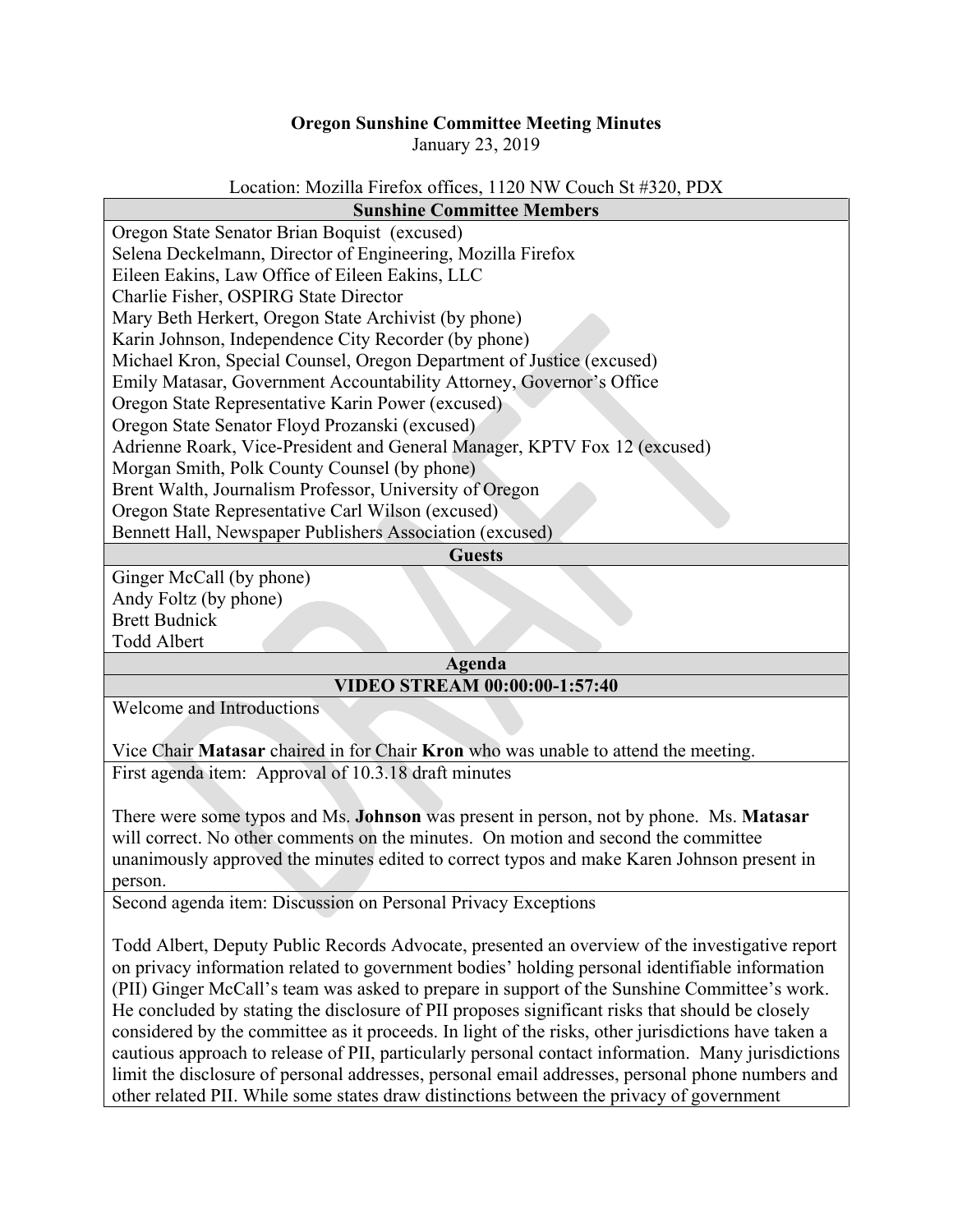employees and privacy of members of the public, the federal government does not. One possible path to balancing the privacy interests with the public interest and disclosure was to closely align with Georgia's approach, which states in part, "records and information disseminated pursuant to this paragraph may be used only by its authorized recipient and only for the authorized purpose."

Mr. **Fisher** asked if Ms. **McCall's** team ran into how states' or FOIA handled situations where an agency wasn't applying the public interest test appropriately. Mr. **Albert** stated they had not explored that area for their report. Ms. **McCall** added that there were robust review opportunities under federal FOIA if one is wrongfully denied information with the chance of recovering attorney fees if they prevail. Federal FOIA also has a lot of case law that Oregon doesn't to help direct agencies on how to handle FOIA requests. Mr. **Albert** added that states also varied. Some had no right to appeal where others did like Connecticut.

No further discussion was had on the report.

Third Agenda Item: Discussion on Recommendations on Personal Privacy Exemptions.

Ms. **Matasar** wanted to acknowledge receipt of comments from both committee members and the public that they consider tabling this recommendation for the future. She gave options on what the committee could discuss and opened the floor for discussion.

Ms. **Herkert** made the recommendation to table the discussion and gave her reason why. She did not feel they were to the point where they could make a recommendation moving forward. She would rather look at other exemptions to get a decent process and credibility in place before moving forward.

Ms. **Deckelmann** agreed and suggested a subcommittee to investigate the data and exemptions and parallelize the effort with more frequency. Mr. **Walth** agreed with Ms. **Herkert** and with Ms. **Deckelmann** on the creation of a subcommittee and explained his reasoning. Mr. **Fisher** also agreed to a subcommittee. Ms. **Eakins** didn't have a strong opinion one way or the other. She didn't necessarily think tabling the discussion would make it any easier the next time it is brought up and it may be that a subcommittee could strike a compromise, assuming the whole committee would accept it.

Ms. **Matasar** said sounded like the members were more open to the idea of a subcommittee than before when it was suggested. Ms. **Eakins** stated that if it helped advance their agenda, she would be in favor of it.

Ms. **Deckelmann** asked Ms. **Herkert** what exemptions she would recommend as being an alternate to the personal privacy exemptions. Ms. **Herkert** suggested looking at exemptions that are no longer needed or that are in direct conflict with the federal FOIA. Her biggest concern with personal privacy PII is that it is the most difficult of all other exemptions and the committee didn't have a good handle on how they wanted to deal with it. Mr. **Smith** thought a subcommittee that met more frequently would allow for more robust discussion, while the Sunshine Committee could move onto lower hanging fruit to get some momentum.

Ms. **Matasar** asked if they should consider a motion or vote on creating a subcommittee. Ms.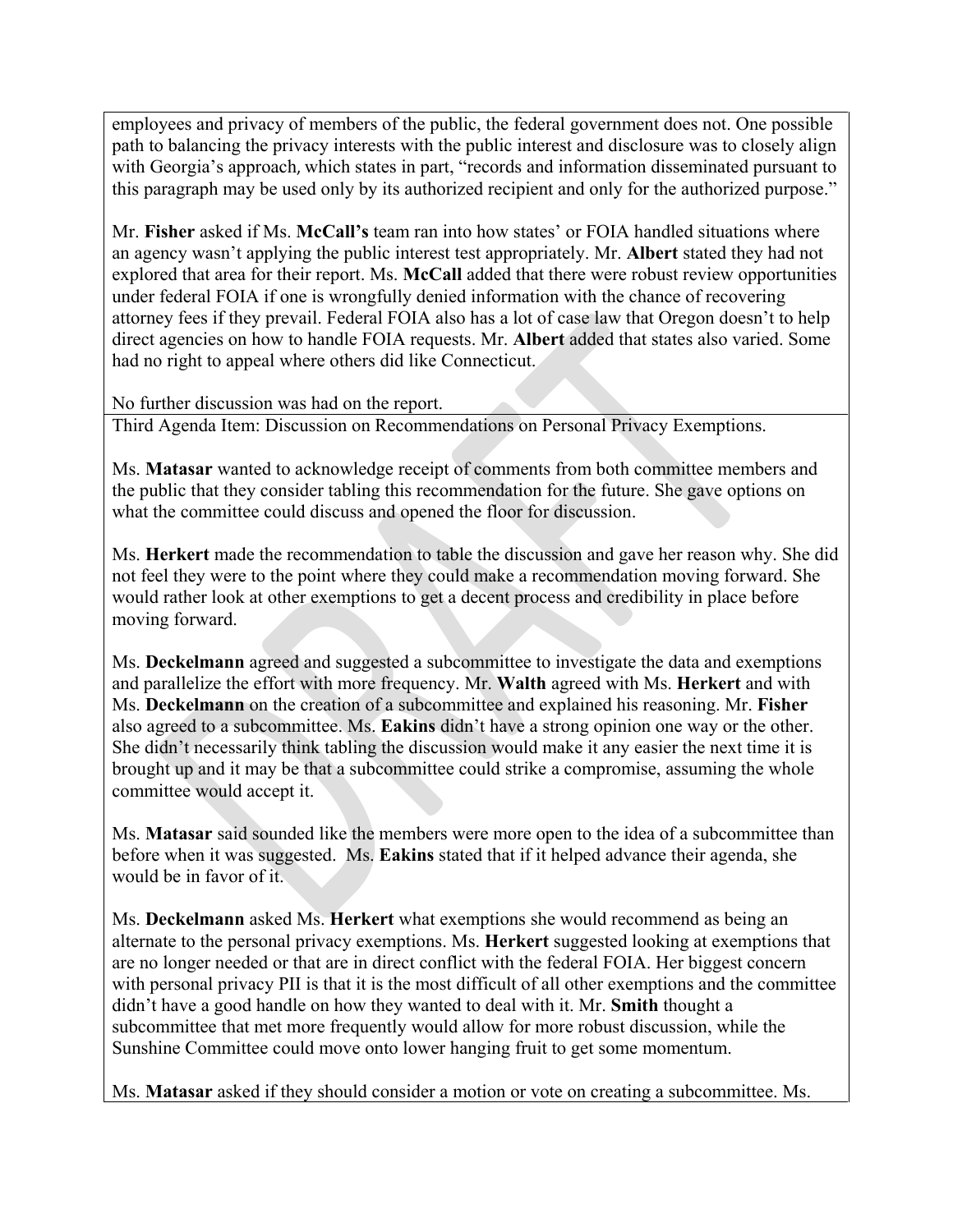**Deckelmann** thought they should spend some time talking about the charter for the subcommittee. Mr. **Fisher** thought they should think about what the sidebars and mandate for the subcommittee would be and then entertain a motion on creating the subcommittee and its members.

Ms. **Matasar** opened the floor to the committee to discuss the subcommittee tasks. She stated they have the criteria, but it sounded like they needed more. Ms. **Eakins** agreed and opined that the ultimate role of the subcommittee would be to come up with a recommendation for the whole committee to vote on. As for the subcommittee's task, her thought was for them to first define PII and then discuss the benefits of disclosure for each item. The recommendation would be based on that discussion. She believed an approach could be taken that helps enable the press to do their jobs without necessarily giving away more information than necessary.

Ms. **Matasar** commented her understanding is the subcommittee would tackle the PII question while the main committee moved onto easier, less contentious group of exemptions. Ms. **Deckelmann** viewed it as parallelizing the efforts. She thought it would be interesting to also research the impact of the decision points the subcommittee may come up with and weigh out the different issues that occur with both electronic and paper records. She also wanted to talk with Mozilla's chief data officer to see if there was a better way to label and classify data and how that would play a part in the decision points.

Mr. **Fisher** had similar ideas. He didn't completely understand the implications of tightening up personal information in terms of how that would impact a journalist for example. Based on public testimony, even if they came up with a perfect interest balancing test, they would still have agencies who weren't applying it correctly. He felt they would need to include in the scope of the subcommittee a way to ensure compliance in a consistent manner. Mr. **Smith** disagreed that should be part of the scope and stated ensuring compliance would be more of an enforcement issue and effectuation of the law, rather than if the exemptions are appropriately needed, rebost, etc. He felt the subcommittee would need a clearer recommendation on what the laws would look like and from there take the next step of how to enforce compliance if the balancing test is not being interpreted correctly at a local level. Mr. **Fisher** didn't think they could have a conversation regarding of theory of a perfect balancing test unless they were also thinking of how to put it in practice.

Ms. **Eakins** asked if Mr. **Fisher** saw a difference in discussion of how PII would be handled from an enforcement perspective than just having a general discussion about enforcement of exemptions with PII being included in the discussion. Mr. **Fisher** stated he felt it was more relevant since the balancing test is especially important in this particular instance. However, maybe it needed to be thought about in a broader context.

Although Ms. **Eakins** saw Mr. **Fisher's** point why it might necessitate some separate enforcement conversation, she was inclined to agree with Mr. **Smith's** approach to have a general discussion about enforcement once they figure out what should be exempt and what shouldn't in all areas. She explained why. She would like to see enforcement as part of a larger conversation that looks at all possibilities. Mr. **Fisher** stated his concern was that his recommendation in terms of how they would want the public records laws to look like would be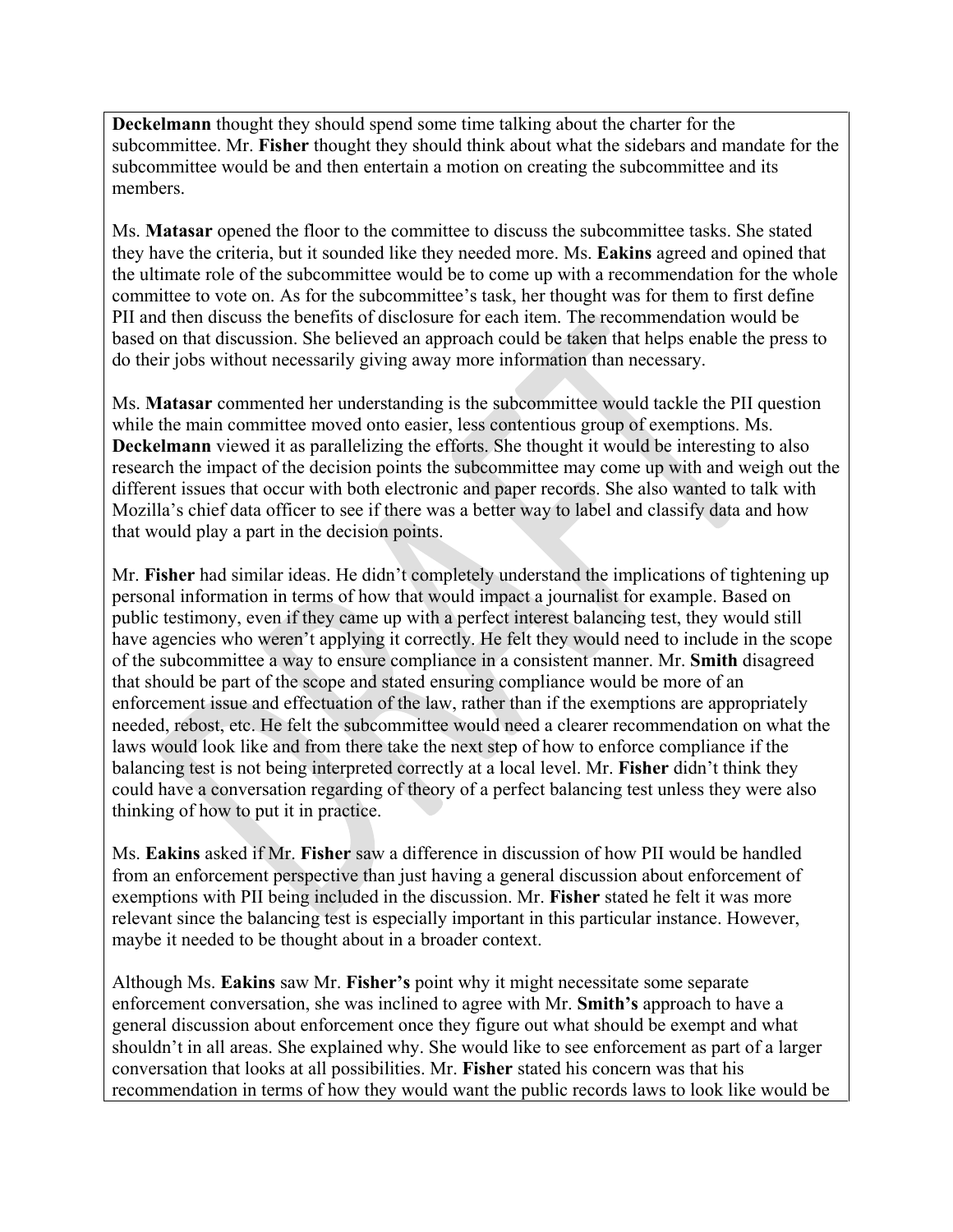different if the thought was agencies were going to try to circumvent the law as opposed to an assumption that they wouldn't.

Ms. **Eakins** stated that Mr. **Fisher** raised a good point. In the broader discussion, they tended to assume the conversation is in relation to the State of Oregon when it, in fact, included all governmental entities in Oregon and that needed to be part of the larger conversation. The recommendation should be what was best and workable for other forms of local government in addition to the State. The public interest balancing test was subjective and it was hard to draw a bright line in terms of how to define it.

Ms. **Deckelmann** believed defining what disclosure meant in this context and differentiating between the rules that apply to bulk data access and individual records would be helpful. Mr. **Fisher** asked if she could state what she meant by defining what public disclosure meant. Ms. **Deckelmann** stated that the public records advocate talked about different kinds of disclosures that came about through different means and there was an important difference between the two. She didn't think the law differentiated between someone in the media obtaining information to confirm data for a story versus someone obtaining information to share publically.

Mr. **Walth** believed that in order for the committee to make a recommendation it would need to make the case that the current law does not work. He believed there were feelings and opinions about changing it, but it was unclear what all those were. He thought the subcommittee needed to identify ways in which the law should be changed. What was currently not working? What could work better? What should be protected? He suggested the whole committee provide 5 or 6 questions the subcommittee needed to address to help focus them.

Mr. **Fisher** agreed and suggested defining different levels of PII disclosure based on certain characteristics. Ms. **Eakins** mentioned a house bill that sought to carve out an exemption in public records law for members of the media and the question was who is going to define media. She questioned those representing the media in the group if there was a credible way to define media. Would it be a fair compromise to say that if a request is coming from the media, it should be treated differently or would it be too problematic? Mr. **Smith** echoed Ms. **Eakins** comments in relation to the struggle to define media and felt they needed some kind of opinion from the journalism community to define exactly what a media member is if they are going to set up ways to articulate different levels of disclosure. Otherwise there is added ambiguity on public entities trying to discern who the requestor is.

Mr. **Fisher** mentioned that there was something in the public records advocate's report about a contract related to the use of the information in terms of what cannot be disclosed publically. It seemed to him that the uses would be a better way to define the different ways of disclosure as opposed to the entity doing the requesting. Ms. **Eakins** mentioned one jurisdiction that appealed to her where one would have to attest to the fact they were going to use the information for a particular purpose and are penalized if they do not. She explained that her clients needed bright lines and clarifying in what circumstances disclosure is allowed or not allowed would help them tremendously.

Ms. **Deckelmann** believed a large body of work had been done to classify the uses of data and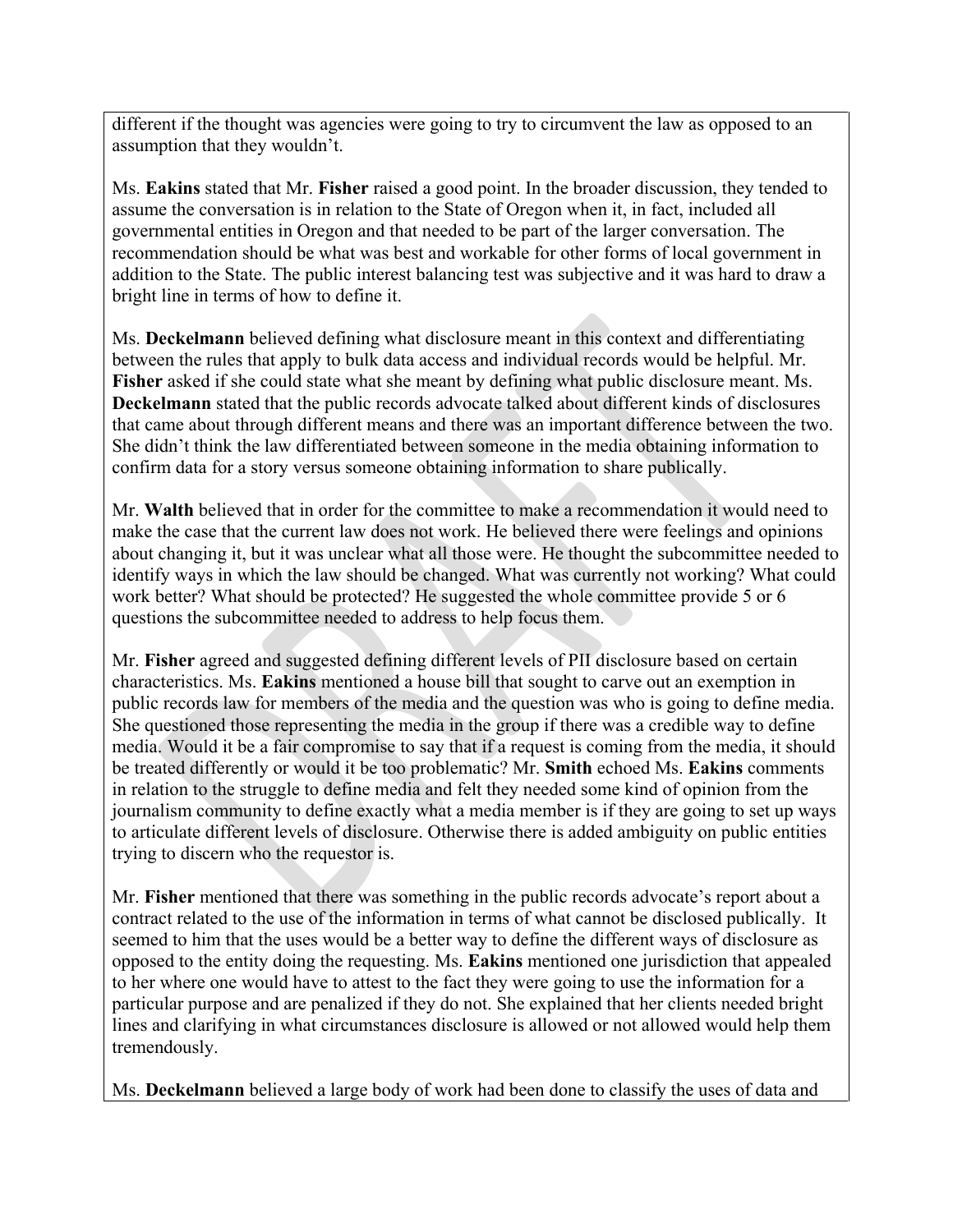the subcommittee could further research that work, see what is out there in terms of licensing data, and what can be applied in this situation.

Ms. **Eakins** and Mr. **Smith** volunteered to be on the subcommittee.

Mr. **Walth** suggested the following questions for the subcommittee to answer that could be used to come up with specific proposals:

- 1. What are the particular and specific issues people have with the way the Oregon public records law works now with regard to public PII.
- 2. In what ways can we actually increase transparency by addressing these problems?
- 3. In what way can we address concerns about misuse of PII? In other words, to address all the other issues that have been brought up by everyone there.

Mr. **Walth** struggled with trying to understand the question they were trying to answer and thought input from members of the community would be beneficial. Ms. **Deckelmann** thought one question they were trying to answer was how the government could effectively manage the exemptions. Ms. **Herket** felt the first three questions Mr. **Walth** suggested got to the heart of what they were trying to do.

Ms. **Matasar** suggested two questions: what should never be exempt and what should always be exempt and explained her reasoning. Mr. **Fisher** thought it would be great to articulate public interest reasons for each piece of PII. Ms. **Herket** liked where Ms. **Matasar** was going but if one piece of information that was not exempt was combined with an exempt item, then together, it would make both exempt. She was concerned this would only put them back to a push pull situation again.

Ms. **Johnson** asked if there was a way for the recipient to question the identity, motive, and need of the requestor since the law currently finds these irrelevant. Mr. **Smith** didn't think there was a good answer to Ms. **Johnson's** question. He thought it would open another minefield for the public entities from unequal treatment and discrimination in that they would then have to dictate which type of classes of individuals have access to information and which don't.

Ms. **Deckelmann** stated it was a question of what one will do with the information and a very reasonable baseline was thinking in terms of potential selling bulk data transfer, for example. Mr. **Fisher** talked about a potential license stating what information could be used for versus what it won't. **[Note: audio cut out while Ms. Deckelmann and Mr. Smith were talking]**.

Ms. **Eakins** liked Ms. **Deckelmann's** approach with the subcommittee. She thought a part of the conversation would again have to be enforcement options when one violates a potential agreement.

Ms. **Matasar** asked for any further comments. Mr. **Smith** commented that given the sheer volume of different exemptions that reference PII, a main charge for the subcommittee might be to find a way to consolidate them into something more readable. The committee agreed. Mr. **Fisher** suggested discussing the questions the subcommittee would tackle. Ms. **Deckelmann's**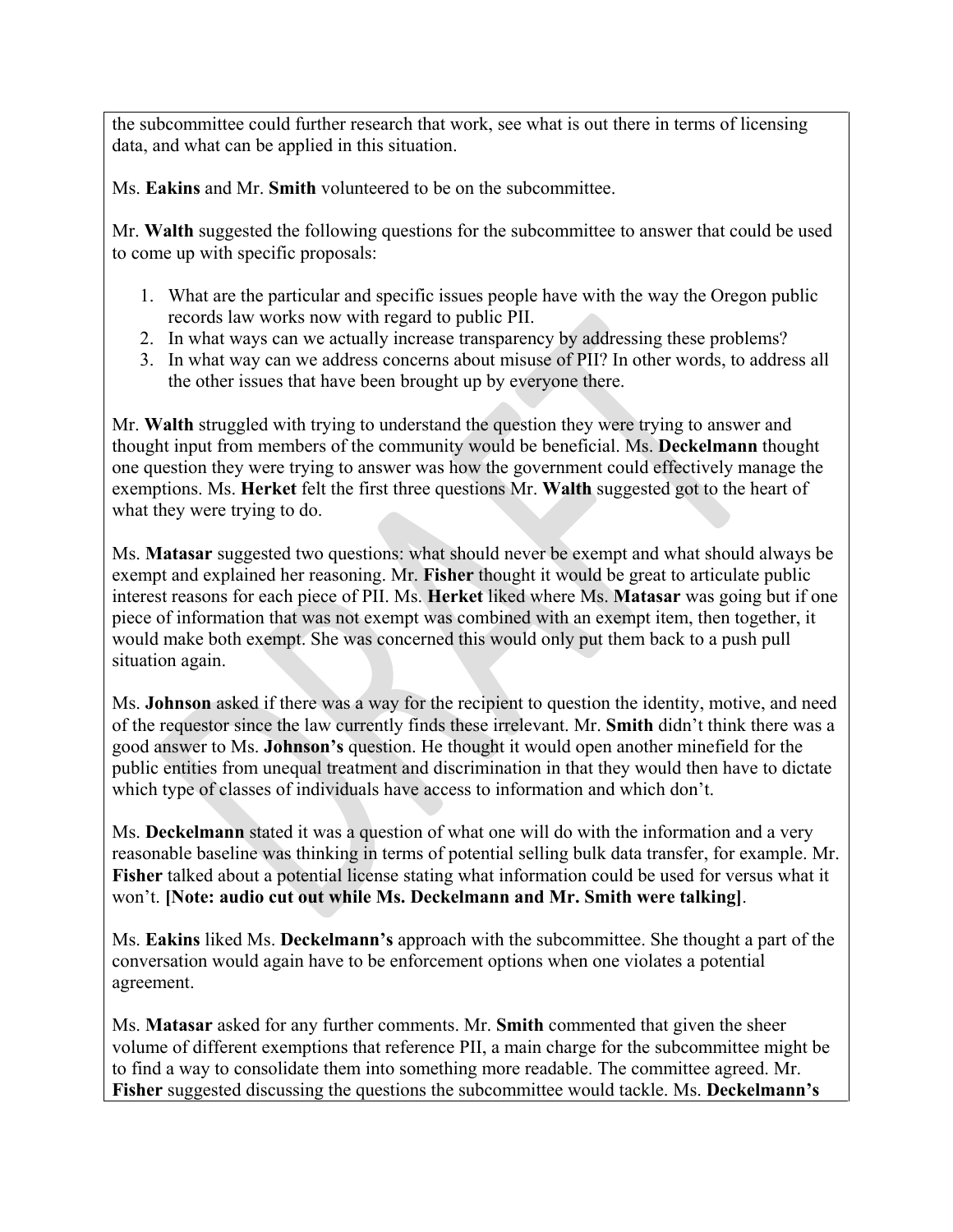suggested taking a break so the proposed questions could be typed out, followed by a discussion of them and vote on the subcommittee. The committee recessed for a break.

Ms. **Matasar** brought the committee back to order and read the proposed questions that Mr. **Fisher** typed up and that were emailed to the committee members during the break. Mr. **Walth** suggested ordering the questions in a way that first defined the issue and ranking them to give the subcommittee a path and explained how that could be accomplished. Ms. **Matasar** wondered if they needed to order the questions at that moment or if the subcommittee could reorganize them. Mr. **Walth** felt the subcommittee could, however, Mr. **Fisher** wanted the committee to organize the questions. Mr. **Walth** suggested simply saying that their mission was to first identify the questions to answer, the problems to address, and identify potential steps, remedies, and resolutions. He was fine with not ordering the questions but it needed to be clear that the mission was to identify the issues. Ms. **Herkert** agreed. Ms. **Deckelmann** recapped the order of the questions with input from Fisher.

Ms. **Eakins** motioned to create a subcommittee with the charge of reviewing the PII information specifically considering the questions that the committee has directed them to consider and coming to the Sunshine Committee with a recommendation. Seconded by Mr. **Fisher**.

Mr. **Walth** added a friendly amendment so it was clear that the subcommittee's charge was to identify PII and issues and specific concerns with the current law, to make a recommendation to the whole committee. Ms. **Herkert** made a motion to amend the original motion with Mr. **Walth's** amendment. Seconded by Ms. **Deckelmann**.

After motion and second, the Committee unanimously voted appoint a subcommittee.

Ms. **Matasar** stated she would name the members of the subcommittee who had earlier announced they would volunteer. Those members were: Ms. **Eakins**, Ms. **Deckelmann**, Mr. **Smith**, Mr. **Walth** and Mr. **Fisher**. Ms. **Johnson** volunteered as an alternate member. After motion and second, the Committee unanimously voted to appoint the named members to the subcommittee. After motion and second, the Committee unanimously voted to appoint Ms. **Deckelmann** as chair of the subcommittee.

Fourth Agenda Item: Future Business

Ms. **Matasar** asked if the committee wanted to move onto the next exemptions on the schedule, still within the personal exemption category, or move forward with easier exemptions. Ms. **Herkert** motioned to go off schedule and move away from personal exemptions. Ms. **Matasar** wanted to know what exemptions should be considered next. Ms. **Deckelmann** suggested looking at outdated exemptions. Ms. **Herkert** agreed.

Ms. **Matasar** suggested Chair **Kron** and Mr. **Foltz** propose some outdated exemptions that might make sense to group together and review next. Mr. **Foltz** stated he would discuss this with Chair **Kron** and Ms. **Matasar** stated the list should be circulated well in advance of the next meeting.

The next meeting will occur at the State Archives.